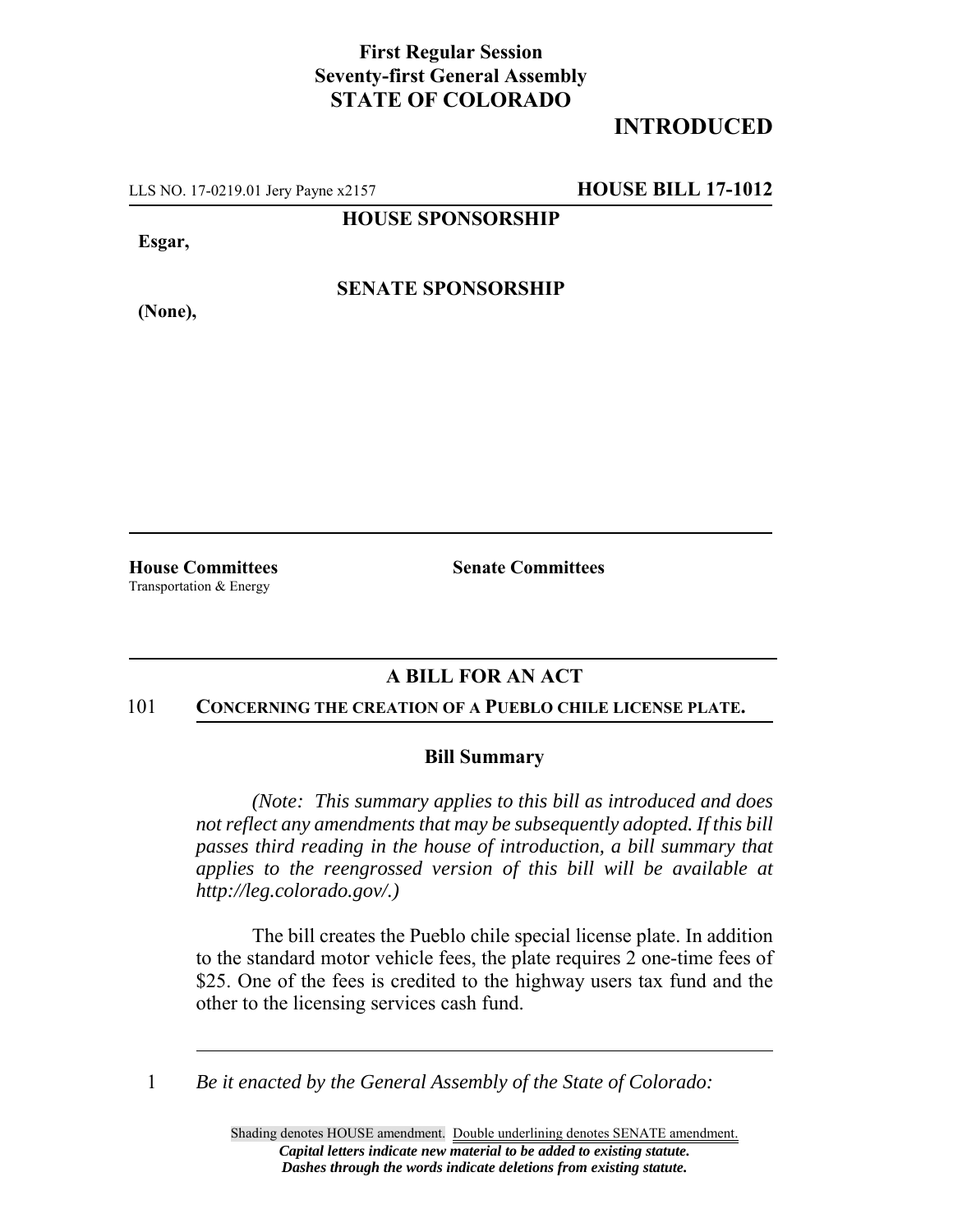**SECTION 1.** In Colorado Revised Statutes, **add** 42-3-250 as follows:

 **42-3-250. Special plates - Pueblo chile license plate.** (1) BEGINNING ON THE EARLIER OF JANUARY 1, 2018, OR WHEN THE DEPARTMENT IS ABLE TO ISSUE THE PLATES, THE DEPARTMENT SHALL ISSUE SPECIAL LICENSE PLATES TO QUALIFIED APPLICANTS IN ACCORDANCE WITH THIS SECTION FOR MOTORCYCLES, PASSENGER CARS, TRUCKS, OR NONCOMMERCIAL OR RECREATIONAL MOTOR VEHICLES THAT DO NOT EXCEED SIXTEEN THOUSAND POUNDS EMPTY WEIGHT.

 (2) (a) THERE IS HEREBY ESTABLISHED THE PUEBLO CHILE LICENSE PLATE. THE DEPARTMENT MAY STOP ISSUING THE PUEBLO CHILE LICENSE PLATE IF FEWER THAN THREE THOUSAND LICENSE PLATES ARE ISSUED BY JULY 1,2022.A PERSON WHO WAS ISSUED A PUEBLO CHILE LICENSE PLATE 14 ON OR BEFORE JULY 1, 2022, MAY CONTINUE TO USE THE LICENSE PLATE AFTER JULY 1, 2022, REGARDLESS OF WHETHER THE DEPARTMENT STOPS ISSUING THE SPECIAL LICENSE PLATE.

 (b) THE DEPARTMENT SHALL USE A DESIGN FROM AN ASSOCIATION OF PUEBLO CHILE GROWERS, BUT THE DESIGN MUST CONFORM TO DEPARTMENT STANDARDS AND BE APPROVED BY THE DEPARTMENT.

 (3) THE AMOUNT OF THE TAXES AND FEES FOR SPECIAL LICENSE PLATES UNDER THIS SECTION IS THE SAME AS THE AMOUNT OF THE TAXES AND FEES FOR REGULAR MOTOR VEHICLE LICENSE PLATES; EXCEPT THAT THE DEPARTMENT SHALL COLLECT AN ADDITIONAL ONE-TIME FEE OF TWENTY-FIVE DOLLARS FOR ISSUANCE OR REPLACEMENT OF THE LICENSE PLATE. THE DEPARTMENT SHALL TRANSMIT THE ADDITIONAL ONE-TIME FEE TO THE STATE TREASURER, WHO SHALL CREDIT THE FEE TO THE 27 HIGHWAY USERS TAX FUND CREATED IN SECTION 43-4-201.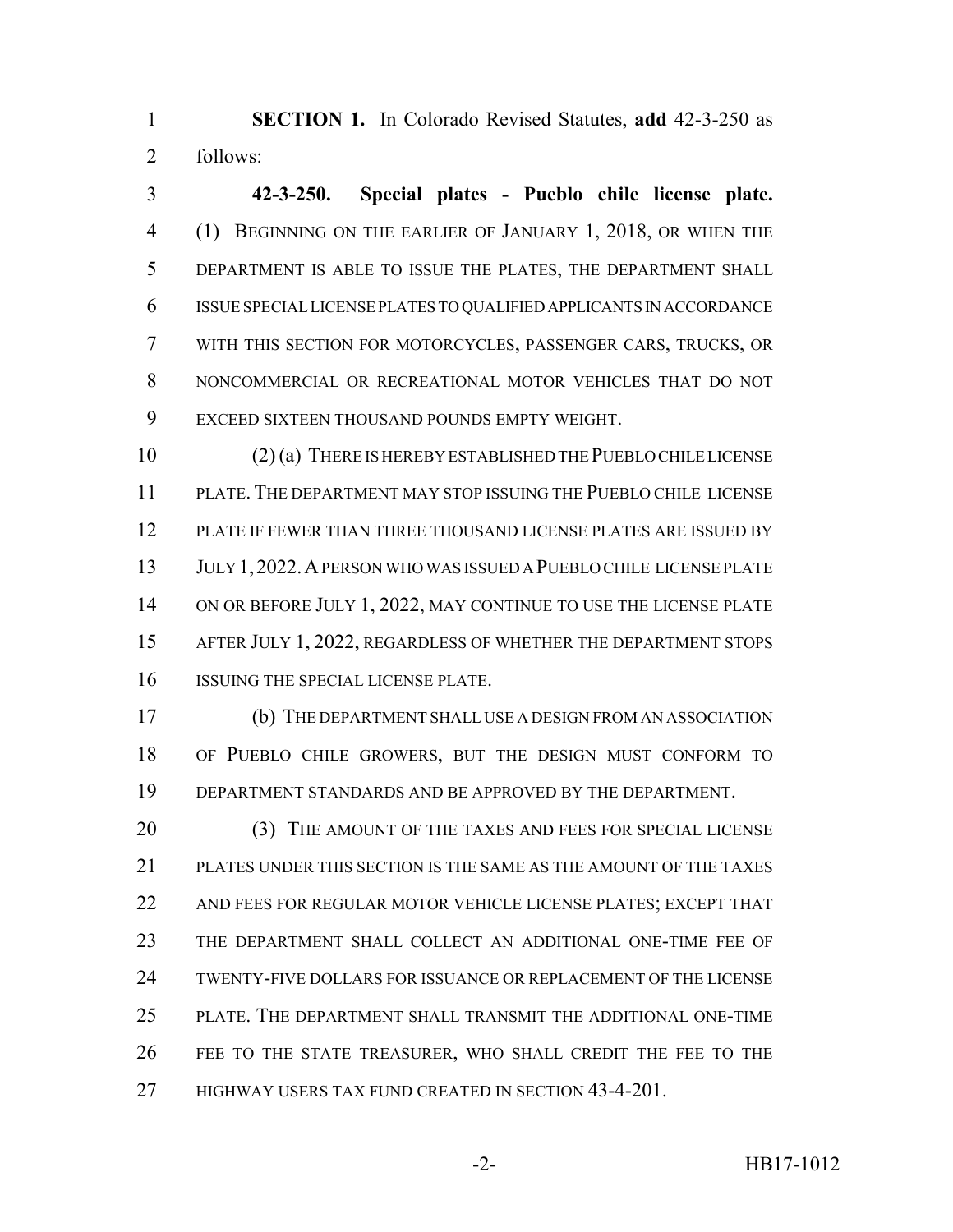(4) AN APPLICANT MAY APPLY FOR PERSONALIZED PUEBLO CHILE LICENSE PLATES. UPON PAYMENT OF THE ADDITIONAL FEE REQUIRED BY SECTION 42-3-211 (6)(a) FOR PERSONALIZED LICENSE PLATES, THE DEPARTMENT MAY ISSUE THE PLATES IF THE APPLICANT COMPLIES WITH SECTION 42-3-211.IF AN APPLICANT HAS EXISTING PERSONALIZED LICENSE PLATES FOR A MOTOR VEHICLE, THE APPLICANT MAY TRANSFER THE COMBINATION OF LETTERS OR NUMBERS TO A NEW SET OF PUEBLO CHILE LICENSE PLATES FOR THE VEHICLE UPON PAYING THE FEE REQUIRED BY SECTION 42-3-211 (6)(a) AND UPON TURNING IN THE EXISTING PLATES TO THE DEPARTMENT.A PERSON WHO HAS OBTAINED PERSONALIZED LICENSE PLATES UNDER THIS SUBSECTION (4) SHALL PAY THE ANNUAL FEE IMPOSED 12 BY SECTION 42-3-211 (6)(b) FOR RENEWAL OF THE PERSONALIZED PLATES. THE FEES UNDER THIS SUBSECTION (4) ARE IN ADDITION TO ALL OTHER APPLICABLE TAXES AND FEES.

 **SECTION 2.** In Colorado Revised Statutes, **amend** 42-3-312 as follows:

 **42-3-312. Special license plate surcharge.** In addition to any other fee imposed by this article ARTICLE 3, an applicant for a special license plate created by rule in accordance with section 42-3-207, as the section existed when the plate was created, or license plates issued pursuant to sections 42-3-211 to 42-3-218, sections 42-3-221 to 42-3-234, 22 and sections  $42-3-237$  to  $42-3-249$   $42-3-250$  shall pay an issuance fee of twenty-five dollars; except that the fee is not imposed on special license plates exempted from additional fees for the issuance of a military special 25 license plate by section 42-3-213 (1)(b)(II). The department shall transfer the fee to the state treasurer, who shall credit it to the licensing services cash fund created in section 42-2-114.5.